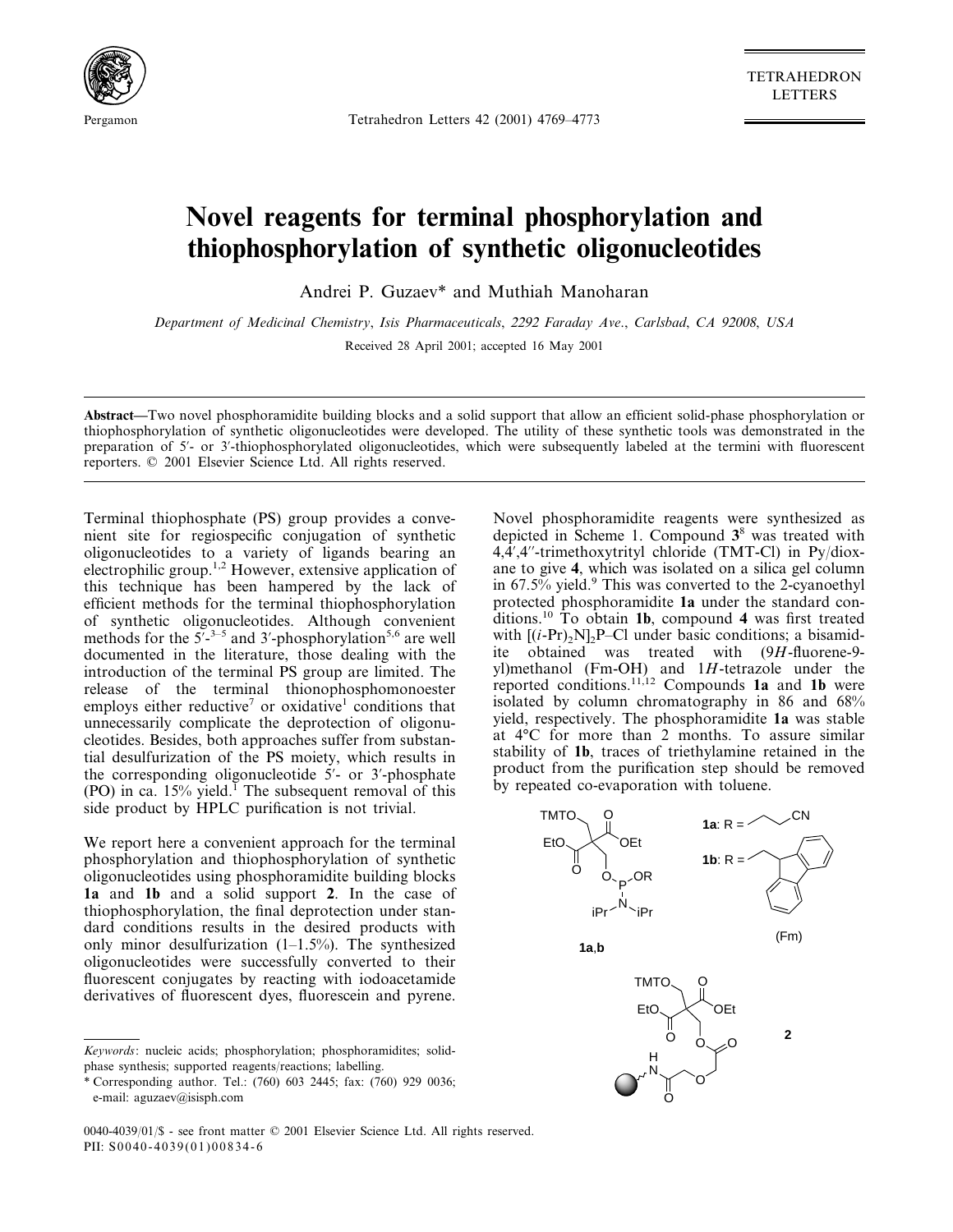In order to synthesize the solid support **2**, **4** was treated with diglycolic anhydride<sup>13</sup> in pyridine/dioxane to give a monoester **5** in quantitative yield (Scheme 1). This was coupled to long chain alkylamine controlled pore glass essentially as described previously<sup>14</sup> to give the solid support 2 loaded at 81 µmol  $g^{-1}$ .<sup>15</sup>

The utility of **1a**, **1b** and **2** as oligonucleotide phosphorylation reagents was next studied. In the case of 5 phosphorylation, protected oligonucleotides **6**–**8** were first assembled in a standard manner on 1 µmol scale using 0.1 M solutions of **1a** and **1b** in MeCN for the last coupling step (Scheme 2). To achieve the 3-phosphorylation, the synthesis of oligonucleotides **18**–**20**

was carried out on the solid support **2** (Scheme 3). The solid support-bound **6** and **18** were assembled using the conventional oxidation with  $I_2$  solution. Oligonucleotide phosphorothioates **7** and **19** were synthesized using 3*H*-1,2-benzodithiol-3-one 1,1-dioxide as a sulfurtransfer agent.16 To synthesize oligonucleotides **8** and **20**, the sulfurization was carried out within the last and the first elongation cycles, respectively, while all internucleosidic linkages were oxidized with *t*-BuOOH (10% in MeCN; 10 min).

When the syntheses were complete, the solid supportbound material was deprotected with concentrated aqueous ammonium hydroxide under the standard con-



**Scheme 1.** (i)  $[(i-Pr)_{2}N]_{2}P-O(CH_{2})_{2}CN$ , 1*H*-tetrazole, MeCN (1 h, rt); (ii) 1,  $[(i-Pr)_{2}N]_{2}P-CI$ ,  $(i-Pr)_{2}NEt$ , CH<sub>2</sub>Cl<sub>2</sub> (45 min, -70 to 20°C); 2, Fm-OH, 1*H*-tetrazole (2 h, rt); (iii) diglycolic anhydride, Py, dioxane; (iv) 1, 2,2'-dithiobis(5-nitropyridine), Ph<sub>3</sub>P/ DMAP/MeCN/1,2-dichloroethane; 2, long chain alkylamine CPG.



**Scheme 2. i**: Concentrated NH<sub>3</sub>−H<sub>2</sub>O; **ii**: 1, Cl<sub>2</sub>HCCOOH (3% in CH<sub>2</sub>Cl<sub>2</sub>, 45 s); 2, concentrated NH<sub>3</sub>−H<sub>2</sub>O. **6**, **9**, **12**, **15**:  $Oligo = T_{12}$ ,  $X = Y = O$ ; **7**, **10**, **13**, **16**:  $Oligo = 5'$ -ATGCAT<sub>2</sub>CTGC<sub>5</sub>A<sub>2</sub>G<sub>2</sub>A-3',  $X = Y = S$ ; **8**, **11**, **14**, **17**:  $Oligo = 5'$ - $ATGCAT_2CTGC_5A_2G_2A-3', X=S, Y=O.$ 



**Scheme 3.** Oligo=5'-TGCATC<sub>3</sub>AG<sub>2</sub>C<sub>2</sub>AC<sub>2</sub>AT-3'; **18**, **21** and **24**:  $X = Y = 0$ ; **19**, **22** and **25**:  $X = Y = S$ ; **20**, **23** and **26**:  $X = S$ ,  $Y = 0$ .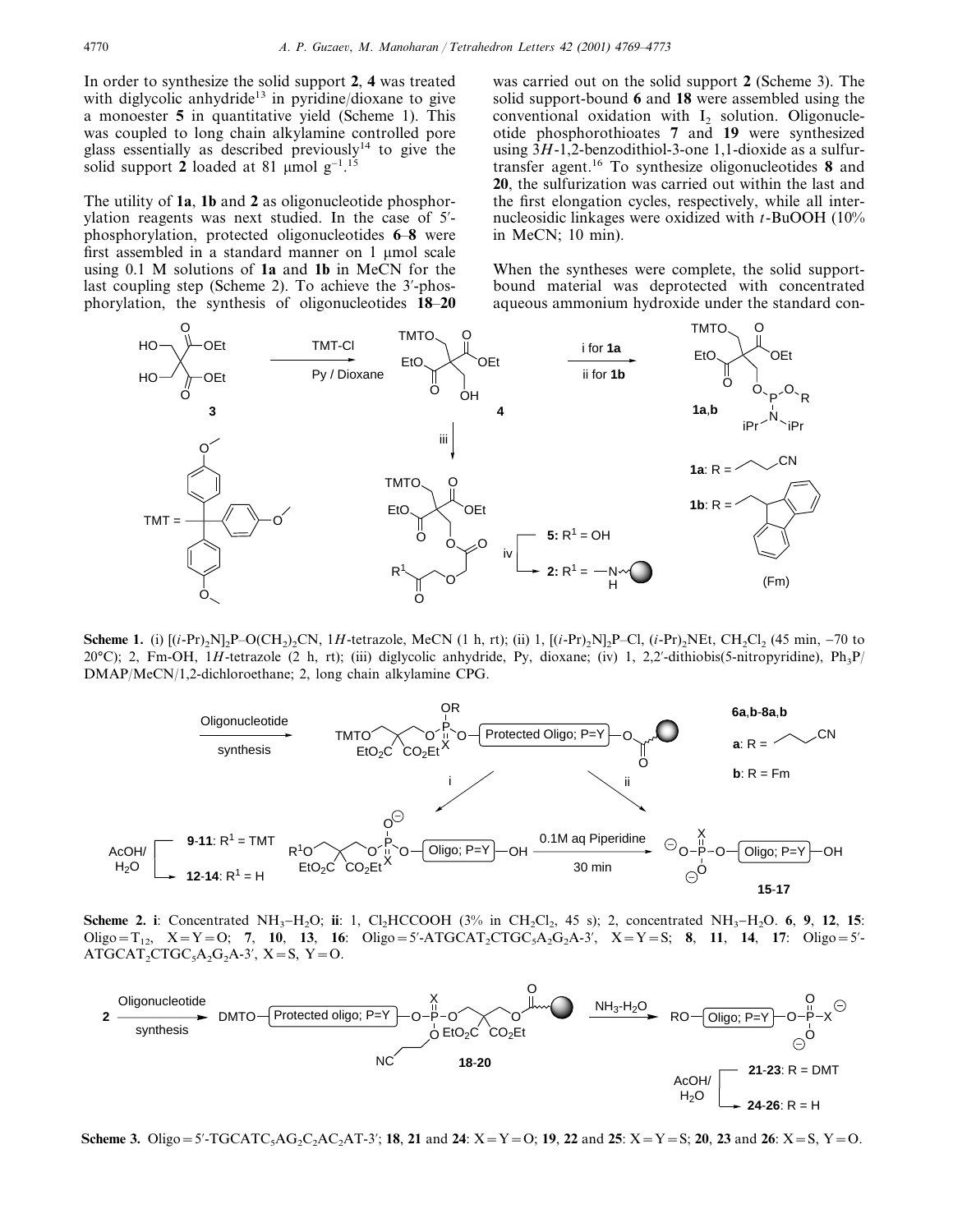ditions (2 h/rt for **6** or 6 h/55°C for **7**, **8** and **18**–**20**). For **6**–**8**, this led to **9**–**11**, which were purified by reversephase HPLC and characterized. Oligonucleotides **9**–**11** were detritylated with 10% aqueous AcOH to give **12**–**14**, which were subsequently converted to **15**–**17** by a 30 min treatment with 0.1 M aqueous piperidine. Alternatively, **6**–**8** were detritylated on the synthesizer and then deprotected with concentrated aqueous ammonium hydroxide to give crude **15**–**17**. The deprotection of **18**–**20** released the oligonucleotides **21**–**23**. The deprotection mixtures and the final products were analyzed by reverse-phase HPLC–ESMS and anion-exchange HPLC.

The analysis revealed quantitative introduction of the non-nucleosidic moiety to **9**–**11** and the terminal PO residues to **15** and **24**. Similarly, 3-terminal thiophosphorylation resulted in quantitative modification of oligonucleotides to give **22** and **23** contaminated with a minor amount of desulfurized oligonucleotides. To test the feasibility of **1a**, **1b** and **2** for the terminal thiophosphorylation, the extent of desulfurization was determined. As shown by HPLC−ESMS, the content of mono-desulfurized oligonucleotides in crude samples of **10**, **11**, **16**, **17**, **22** and **25** adhered to the limits characteristic for the standard phosphorothioate synthesis (ca. 0.5–0.6% per linkage). The extent of desulfurization was slightly higher in **23** and **26** (ca. 1.5% with respect to the intact oligonucleotides). This might reflect a partial desulfurization resulting from the exposure of the 3-terminal PS moiety to 19 cycles of oxidation. In comparison with the reported methods, $<sup>1</sup>$  these results demonstrate a dramatic</sup> improvement in the purity of the oligonucleotides. More importantly, the method reported here does not require any additional postsynthetic procedures for the deprotection of the terminal PS group.

All terminally phosphorylated oligonucleotides, **15**−**17** and **24**−**26**, were isolated by HPLC in yields typical for the scale of synthesis employed (68% for **15** and 35−45% for **16**, **17** and **24**−**26**). The high yields and purity of these compounds indicated that the release of the terminal PO and PS groups was most likely governed by the mechanism and the kinetics reported for the earlier generation of the phosphoramidite **1** and the solid support **2**. 4–6



The practical utility of **1a**, **1b** and **2** was significantly improved by using the TMT protection. When the more common 4,4-dimethoxytrityl (DMT) group was used, the detritylation of a non-nucleosidic moiety in analogs of **27** on solid phase required treatment with TFA (2% in  $CH_2Cl_2$ ) and dichloroacetic acid (DCA;  $3\%$  in  $CH_2Cl_2$ ) for 40 s and 5 min, respectively.<sup>4–6</sup> In contrast, when  $2$ and **6**–**8** were detritylated under the standard conditions  $(3\%$  DCA in CH<sub>2</sub>Cl<sub>2</sub>), the removal of the TMT protection was complete in 45 s, i.e. as fast as that of the DMT group from a 5-nucleoside in solid support-bound, 5-DMT protected oligonucleotides. This assured the compatibility of **1a**, **1b** and **2** with the conventional protocol of the detritylation on automated synthesizers and simplified their use in the routine preparation of synthetic phosphorylated oligonucleotides.

In contrast to detritylation on solid phase, the removal of the DMT group from phosphate and base-deprotected oligonucleotides **28** in solution using 80% aqueous AcOH proceeded in a normal fashion.4,5 This prompted us to verify whether the stability of the TMT group was sufficient for the safe isolation of the TMT-On oligonucleotides in high yields and purity. The greater lability of the TMT group was indeed reflected in the fact that the detritylation of **9**–**11** required only 10% aqueous AcOH for 30 min. However, no detectable loss of the TMT group was observed during the ammonolysis and subsequent evaporation and purification of **9**–**11**. This suggests that the TMT group displays sufficient stability required for the safe processing of TMT-On oligonucleotides.

The presence of terminal PS groups in oligonucleotides **17** and **26**, was further verified by alkylation with fluorescent labeling reagents, iodoacetamides **29** and **30** (Scheme 4).1 The products, **31**–**34**, demonstrated UV–vis



**Scheme 4.** For **17**, **31** and **32**: Oligo=5-pS-ATGCAT<sub>2</sub>CTGC<sub>5</sub>A<sub>2</sub>G<sub>2</sub>A-3<sup>'</sup>; for **26**, **33** and **34**: Oligo=5<sup>'</sup>- $TGCATC<sub>5</sub>AG<sub>2</sub>C<sub>2</sub>AC<sub>2</sub>AT-pS-3<sup>'</sup>.$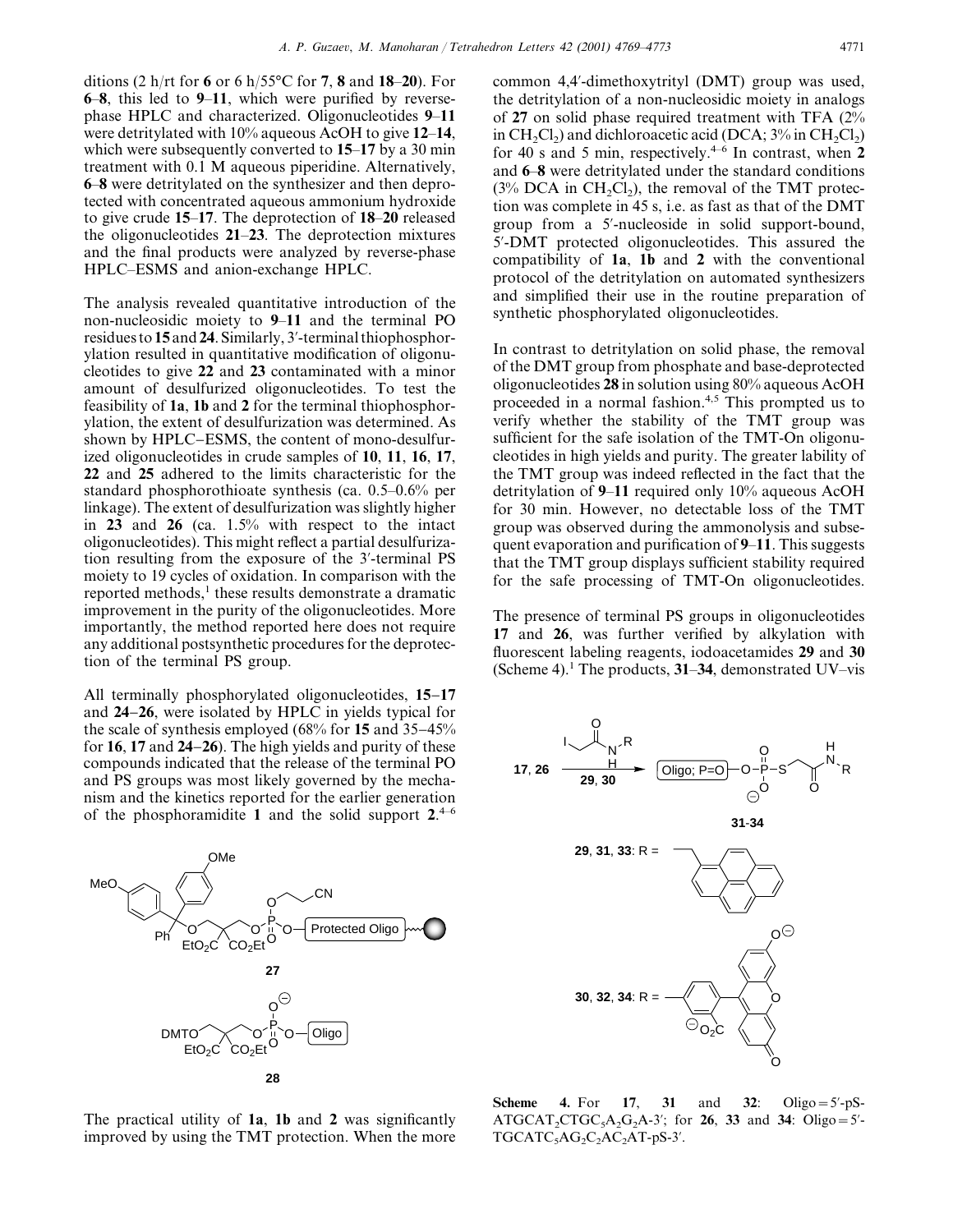spectra consistent with the presence of appropriate dyes. As evidenced by reverse-phase HPLC, treatment of the conjugates **31**–**34** with concentrated aqueous ammonium hydroxide did not result in the loss of the reporter group. This suggests that the conjugation at the terminal PS group results in the negatively charged *S*,*O*-dialkyl phosphorothiolate moiety.

In conclusion, the use of the phosphoramidite building blocks **1a** and **1b** and the solid support **2** improves the methodology for the terminal phosphorylation of synthetic oligonucleotides. Moreover, it allows a straightforward preparation of thiophosphorylated oligonucleotides in high purity and their subsequent site-specific conjugation with thiophilic reporter groups.

## **References**

- 1. (a) Alefelder, S.; Patel, B. K.; Eckstein, F. *Nucleic Acids Res.* **1998**, 26, 4983–4988; (b) García-Echeverría, C.; Ha¨ner, R. *Tetrahedron* **1996**, 52, 3933–3938.
- 2. (a) Gryaznov, S. M.; Letsinger, R. L. *J*. *Am*. *Chem*. *Soc*. **1993**, 115, 3808–3809; (b) Gryaznov, S. M.; Schultz, R.; Chatuvedi, S. K.; Letsinger, R. L. *Nucleic Acids Res*. **1994**, <sup>22</sup>, 2366–2369; (c) Herrlein, M. K.; Letsinger, R. L. *Nucleic Acids Res*. **1994**, <sup>22</sup>, 5076–5078.
- 3. Horn, T.; Urdea, M. S. *Tetrahedron Lett*. **1986**, 27, 4705–4708.
- 4. Guzaev, A.; Salo, H.; Azhayev, A.; Lönnberg, H. *Tetrahedron* **1995**, 51, 9375–9384.
- 5. Guzaev, A.; Lo¨nnberg, H. *Tetrahedron* **1999**, <sup>55</sup>, 9101– 9116.
- 6. Guzaev, A.; Lo¨nnberg, H. *Tetrahedron Lett*. **1997**, 38, 3989–3992.
- 7. Thuong, N. T.; Asseline, U. In *Oligonucleotides and Analogs*: *A Practical Approach*; Eckstein, F., Ed.; IRL Press: Oxford, New York, Tokyo 1991; Chapter 12, pp. 283−308.
- 8. Guzaev, A.; Lo¨nnberg, H. *Synthesis* **1997**, 1281–1284.
- 9. Compound **3** (11.5 g, 55.0 mmol) was treated with TMT-Cl (19.2 g, 52.0 mmol) in Py (16 mL) and dioxane (100 mL) overnight and the solvent was evaporated. The residue was dissolved in  $CH<sub>2</sub>Cl<sub>2</sub>$  (500 mL), washed with NaHCO<sub>3</sub> (5% aq.,  $3\times100$  mL), brine (2×100 mL), dried over  $Na<sub>2</sub>SO<sub>4</sub>$  and evaporated. Purification on a silica gel column using a step gradient of ethyl acetate (0–15%) in toluene gave **4** (8.2 g, 67.5%) as an oil. HR MALDI MS: calcd for  $C_{31}H_{36}O_9$   $(M+H^+)$  553.2442, found 553.2438. <sup>1</sup>H NMR (CDCl<sub>3</sub>):  $\delta$  7.29 (6H, d, J=8.8 Hz), 6.83 (6H, d, *J*=8.8 Hz), 4.26–4.11 (6H, m), 3.80 (9H, s), 3.62 (2H, s), 2.11 (1H, t, *J*=5.8 Hz), 1.24 (6H, t, *J*=7.0 Hz). <sup>13</sup>C NMR (CDCl<sub>3</sub>):  $\delta$  169.3, 158.5, 136.1, 129.8, 113.2, 86.0, 63.7, 61.9, 61.6, 60.6, 55.2, 14.1.
- 10. 1*H*-Tetrazole (0.45 M in MeCN, 1.1 mL, 0.5 mmol) was added to **4** (553 mg, 1.0 mmol) and 2-cyanoethyl *N*,*N*,*N*,*N*-tetraisopropyl phosphorodiamidite (332 mg, 1.1 mmol) in  $CH_2Cl_2$  (5 mL). The solution was stirred for 2 h, and NaHCO<sub>3</sub> (5% aqueous, 5 mL) was added. The mixture was diluted with brine (15 mL) and extracted with  $CH_2Cl_2$  (3×40 mL). The extracts were

dried over  $Na<sub>2</sub>SO<sub>4</sub>$  and evaporated. The residue was purified on a silica gel column eluting with a gradient from 0:95:5 to 30:65:5 ethyl acetate/hexane/triethylamine (TEA) to give **1a** (650 mg, 86.3%) as a colorless oil. HR FABMS: found  $m/z$  752.8309;  $C_{40}H_{53}N_2O_{10}P$  requires 752.8301. <sup>1</sup>H NMR (CDCl<sub>3</sub>):  $\delta$  7.40–7.25 (6H, m), 6.9– 6.65 (6H, m), 4.3–4.0 (6H, m), 3.77 (9H, s), 3.65 (2H, s), 3.8–3.4 (4H, m), 2.55 (2H, m), 1.40–1.00 (18H, m). 13C NMR (CDCl<sub>3</sub>):  $\delta$  168.6, 168.4, 158.3, 136.5, 130.0, 117.3, 113.0, 85.6, 63.9, 63.6, 62.1, 61.9, 61.4, 61.3, 61.1, 60.9, 55.1, 43.1, 42.9, 24.6, 24.4, 20.5, 14.2. 31P NMR (CDCl<sub>3</sub>):  $\delta$  147.4.

- 11. A solution of chloro bis[(*N*,*N*,-diisopropyl)amino] phosphite (827 mg, 3.1 mmol) in dry  $CH_2Cl_2$  (10 mL) was added dropwise to a mixture of **4** (1430 mg, 2.6 mmol) and *N*-ethyl-*N*,*N*-diisopropylamine (439 mg, 3.4 mmol) in dry  $CH_2Cl_2$  (10 mL) under magnetic stirring at −30°C. The reaction mixture was warmed to room temperature, and the stirring was continued for 1 h. Fm-OH (712 mg, 3.6 mmol) and 1*H*-tetrazole (0.45 M in MeCN; 5.6 mL, 2.5 mmol) were added. The resulting mixture was kept at rt for 2 h. Aqueous NaHCO<sub>3</sub> (5%; 5 mL) was added, the emulsion was diluted with brine  $(25 \text{ mL})$  and extracted with ethyl acetate  $(3\times50 \text{ mL})$ . Extracts were washed with brine  $(3\times25 \text{ mL})$ , dried over  $Na<sub>2</sub>SO<sub>4</sub>$  and evaporated. The residue was dissolved in toluene (50 mL), applied on a silica gel column, and separated eluting with a step gradient from 0:99:1 to 25:74:1 ethyl acetate/hexane/TEA. The fractions were evaporated, co-evaporated with dry toluene  $(5\times100 \text{ mL})$ , and dried on an oil pump to give **1b** (1548 mg, 68.1%) as a white solid foam. HR FABMS: found *m*/*z* 727.3486;  $C_{39}H_{54}NO_{10}P$  requires 727.3485. <sup>1</sup>H NMR (CDCl<sub>3</sub>):  $\delta$  7.8–7.5 (4H, m); 7.5–7.15 (10H, m); 6.9–6.7 (6H, m); 4.50–4.22 (2H, m); 4.20–4.05 (4H, m); 4.05– 3.85 (2H, m); 3.72 (9H, s); 3.80–3.40 (5H, m); 1.30–1.00 (18H, m).  $^{31}P$  NMR (CDCl<sub>3</sub>):  $\delta$  147.4. HR FABMS: found  $m/z$  727.3486;  $C_{39}H_{54}NO_{10}P$  requires 727.3485. <sup>1</sup>H NMR (CDCl<sub>3</sub>):  $\delta$  7.8–7.5 (4H, m); 7.5–7.15 (10H, m); 6.9–6.7 (6H, m); 4.50–4.22 (2H, m); 4.20–4.05 (4H, m); 4.05–3.85 (2H, m); 3.72 (9H, s); 3.80–3.40 (5H, m); 1.30–1.00 (18H, m). <sup>31</sup>P NMR (CDCl<sub>3</sub>):  $\delta$  147.4.
- 12. Guzaev, A. P.; Manoharan, M. *J*. *Am*. *Chem*. *Soc*. **2001**, 123, 783–793.
- 13. Pon, R. T.; Yu, S. *Nucleic Acids Res*. **1997**, 25, 3629– 3635.
- 14. Kumar, P.; Sharma, A. K.; Sharma, P.; Garg, B. C.; Gupta, K. C. *Nucleosides Nucleotides* **1996**, 15, 879–888.
- 15. A mixture of **4** (1.11 g, 2.0 mmol), 1,4-dioxane-2,6-dione  $(0.70 \text{ g}, 6.0 \text{ mmol})$ , Py  $(5 \text{ mL})$ , and dioxane  $(5 \text{ mL})$  was kept overnight at rt. The solvent was evaporated and the residue was dissolved in ethyl acetate (50 mL). The solution was washed with 2 M aq. triethylammonium acetate ( $5\times10$  mL) and water ( $5\times10$  mL) and dried over  $Na<sub>2</sub>SO<sub>4</sub>$ . The extract was evaporated to give crude monoester **5** (1.54 g; triethylammonium salt) as a solid foam in quantitative yield. Crude **5** (0.99 g, 1.28 mmol) and  $Ph_3P$  (0.40 g, 1.5 mmol) were dissolved in 1,2dichloroethane (5 mL). To this was added a solution of 2,2-dithiobis(5-nitropyridine) (0.47 g, 1.5 mmol) and DMAP (0.18 g, 1.5 mmol) in 1,2-dichloroethane (5 mL). The mixture was shaken for 15 min and filtered. The . precipitate was washed on filter with 1,2-dichloroethane